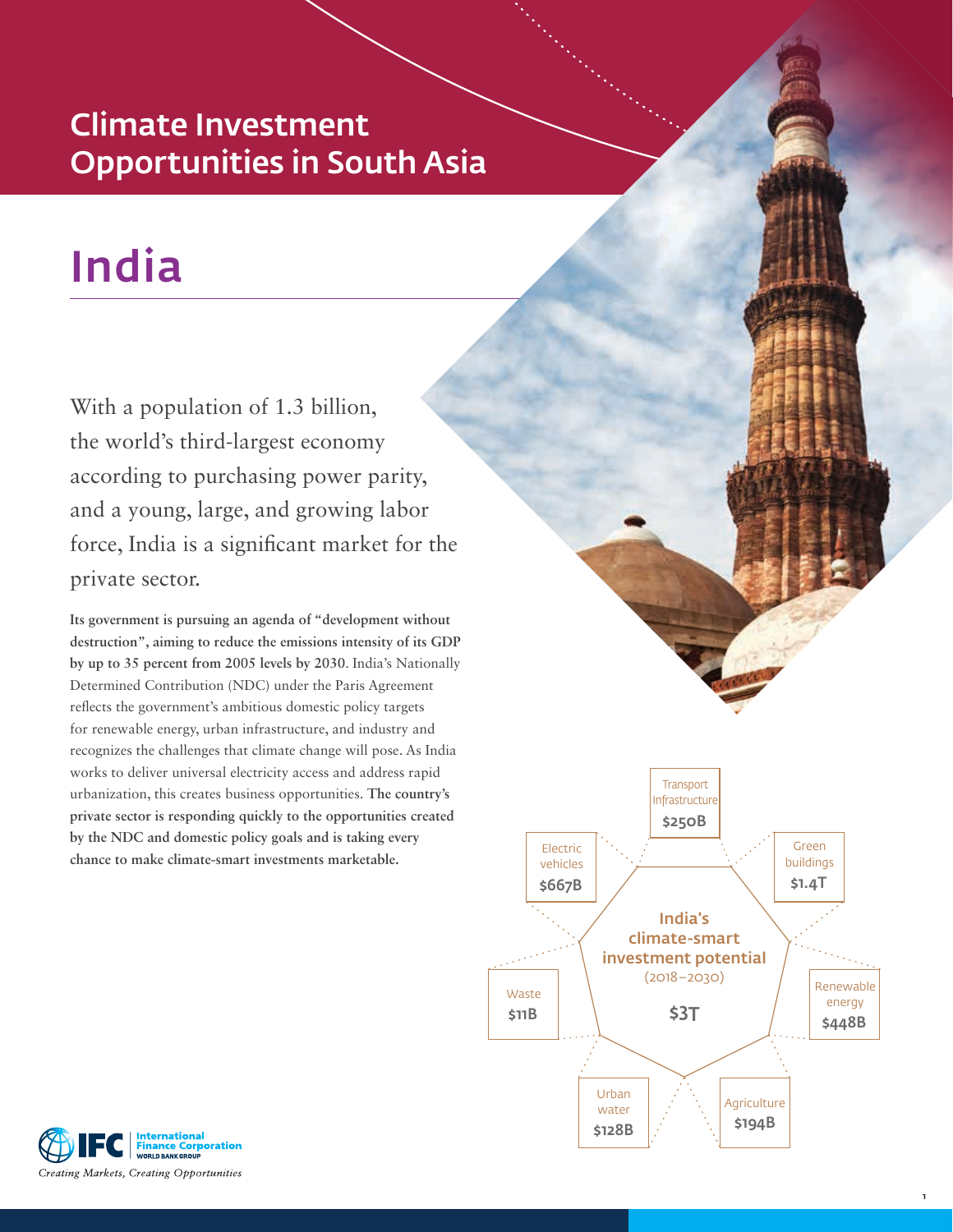IFC estimates a total climate-smart investment opportunity of \$3.1 trillion in India from 2018 to 2030:



\$448 BILLION IN RENEWABLE ENERGY, created by the large scale, strong government commitment to install 175 GW of capacity by 2022, and the NDC target which aims for 40 percent of installed capacity to come from renewable sources by 2030



\$1.4 TRILLION IN GREEN BUILDINGS arising from rapid urbanization, policy incentives for green construction, and the fact that 70 percent of buildings needed by 2030 are yet to be built



\$250 BILLION IN TRANSPORT INFRASTRUCTURE to help achieve a modal shift from private to public transport, and \$667 BILLION IN ELECTRIC VEHICLES to meet the government's goal of electrifying all new vehicle sales by 2030



\$11 BILLION IN MUNICIPAL SOLID WASTE MANAGEMENT to bridge the gap between the significant amount of waste produced and the availability of appropriate infrastructure for solid waste management to 2030

\$128 BILLION IN CLIMATE-SMART URBAN WATER to collect, treat and manage urban wastewater, and help alleviate urban India's water stress



\$194 BILLION IN CLIMATE-SMART AGRICULTURE to

boost agricultural productivity, enhance resource efficiency and resilience, and modernize India's agricultural sector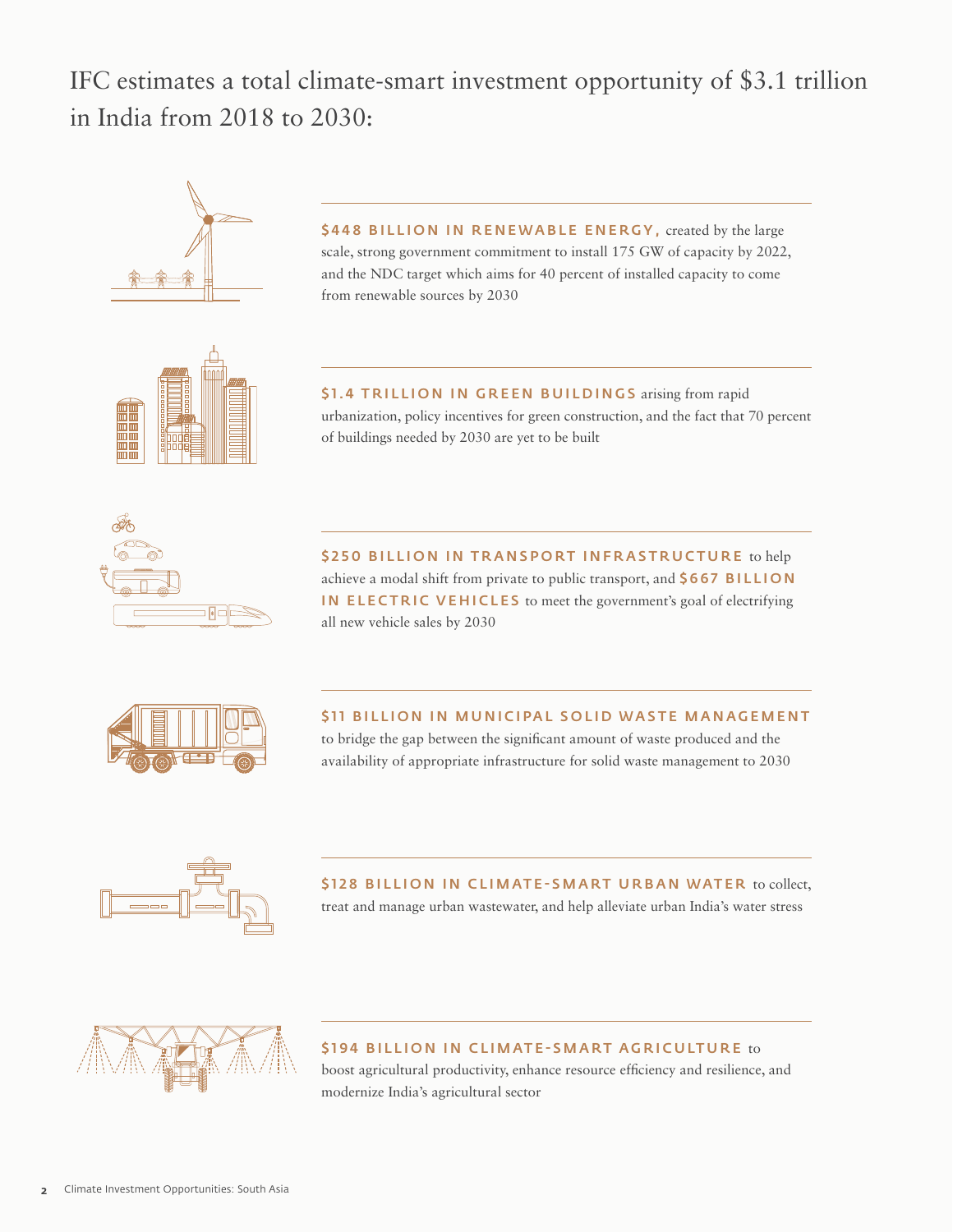

# Priorities for India to Attract More Climate-Smart Investment

Implementing demand-side reforms, enhancing grid flexibility, minimizing curtailment rates, and clarifying the withdrawal of any incentives for renewable power will be essential to ensuring continued expansion of the sector. This will be further bolstered by enabling and promoting investments in energy storage to improve grid management. Involving private companies in establishing standardized supporting infrastructure for electric vehicles, will be important for the sector's development. Key to the development of the green buildings sector will be addressing the lack of public awareness and the high cost of borrowing, and better labeling and a voluntary disclosure approach would allow customers to distinguish between developers/buildings based on their compliance with green building codes.

# IFC Advisory and Investment Spotlights



## JAIN IRRIGATION SYSTEMS LIMITED (2007–2012)

In 2010, IFC partnered with Jain Irrigation Systems Limited, one of the world's largest manufacturers of micro drip irrigation systems and other agricultural products, to conduct a water footprint assessment. Jain Irrigation has received \$133 million in IFC-led investments since 2007. Use of the company's micro drip irrigation systems has resulted in annual yield increases between 60 percent and 130 percent, and income increases between \$500 and \$6,000 annually for client farmers. Growth in sales has more than tripled Jain Irrigation's consolidated revenues from \$315 million in 2007 to more than \$1 billion in 2012.



## AZURE CLEAN ENERGY PRIVATE LIMITED (2009–2016)

As one of the first solar companies in the country, Azure Power has played a catalytic role in building a market that is now thriving. Supported by a broad range of IFC's financial products and services, the company's capacity has reached 500 MW distributed in 25 plants and several commercial rooftop projects. Azure aims to install 5 GW of solar power in India by 2022.

### HERO FUTURE ENERGIES PRIVATE LIMITED (2017)

Partnering with the Global Infrastructure Fund—a private equity fund managed by IFC's Asset Management Company—IFC is investing \$125 million in equity, enabling the company to set up 1 GW of solar and wind plants in the next 12 months across India. These projects will contribute to the company's target to install 2.7 GW of renewable energy capacity by 2020 while creating jobs and promoting private sector development in renewable energy.